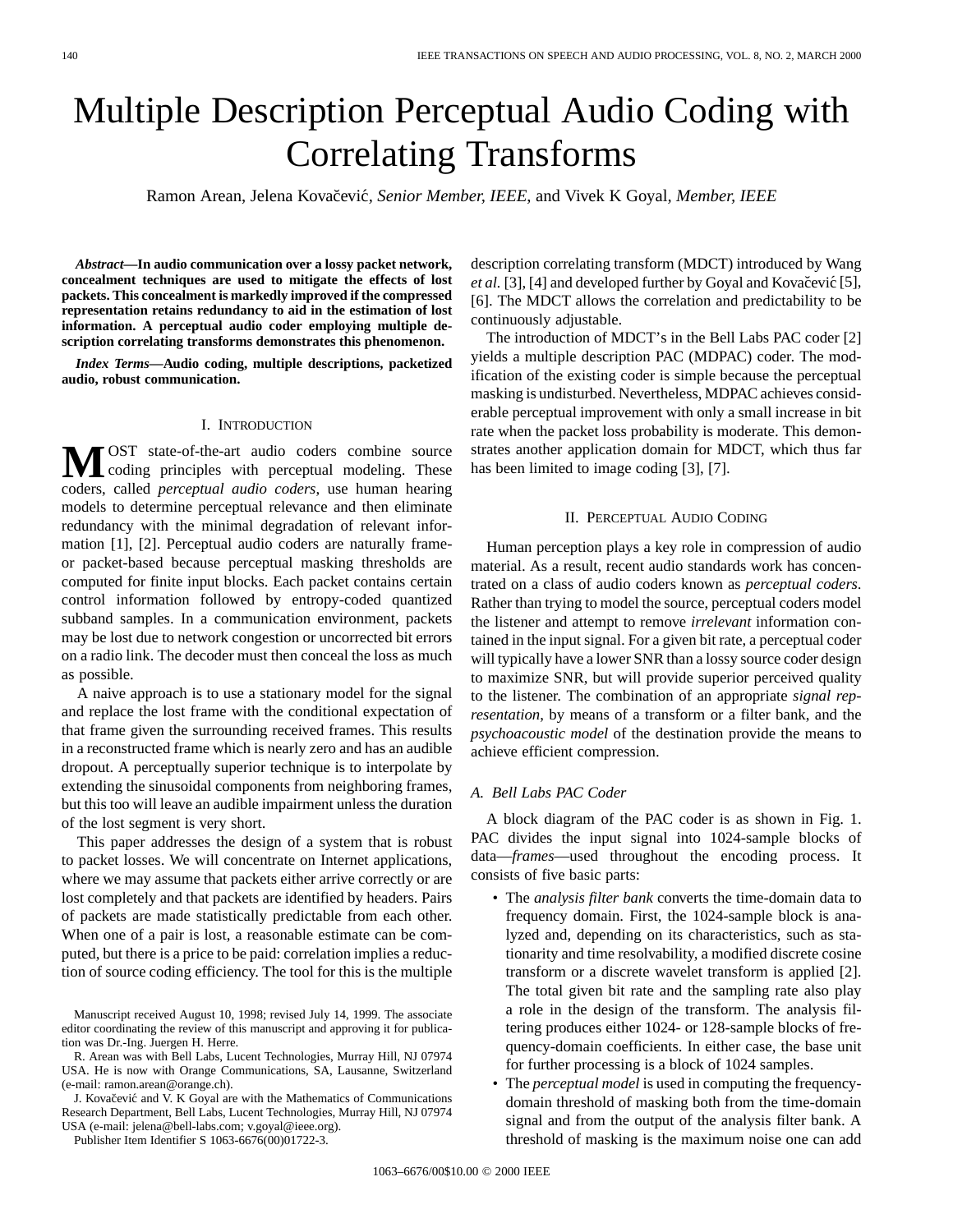

Fig. 1. PAC encoder block diagram.

to the audio signal at a given frequency without perceptibly altering it. Depending on the transform that was used previously, each 1024-sample block is split into a predefined number of groups of bands—*scale factor bands*. Within each scale factor band, a perceptual threshold value is computed.

- *Quantization:* Within each scale factor band the quantization step sizes are adjusted according to the computed perceptual threshold values in order to meet the noise level requirements. The quantization step sizes may also be adjusted to comply with a target bit rate, hence the feedback from the noiseless coder to the quantizer.
- *Noiseless coding:* Huffman coding is used to provide an efficient representation of the quantized coefficients. A set of optimized codebooks is used; each codebook codes sets of two or four coefficients. For efficiency, consecutive scale factor bands with the same quantization step size are grouped into sections, and the same codebook is used within each section. Failure to meet the target bit rate may trigger a recomputation of quantization step sizes.
- The *frame formatter* forms the bit stream, adding to the coded quantized coefficients the side information needed at the decoder to reconstruct the 1024-sample block. This block is defined as the *frame* and contains, along with one 1024-sample or eight 128-sample blocks, the following side information for each of them: the transform used in the analysis filter bank, section boundaries, codebooks, and quantization step sizes for sections. Side information accounts for 15% to 20% of the total bit rate of the coded signal.

At the decoder, the entropy coding, quantization, and transform blocks are inverted and an error mitigation block is added between the inverse quantization and the synthesis filter bank. In this block, lost frames are interpolated based on the preceding and following frames.

## III. MULTIPLE DESCRIPTION CORRELATING TRANSFORMS

Traditionally, source and channel coding are separate; in essence, the source coding is designed with the assumption of a single lossless channel. When there are delay or complexity constraints, the channel coding will sometimes fail, resulting

in poor performance.1 This problem is particularly acute for channels with unpredictable variation, such as the Internet. In multiple description (MD) coding, the source encoder produces distinct descriptions for each of  $M$  channels. A reconstruction may be formed from any subset of the channels and the problem is to make these reconstructions simultaneously "good." Of course, for a given total rate over the channels, there is a tradeoff between the qualities of the various reconstructions: At the one extreme, all the channels carry the same information and the reconstruction from any one channel is good (as a function of the received bit rate), but the reconstruction quality does not improve when more channels are received. At the other extreme, the bits from a source code are arbitrarily allocated to the channels. In this case, the reconstruction is good only when all the channels are received.

In this work, we equate channels with packets and limit our attention to  $M = 2$  channels; extensions to  $M > 2$  will be clear. Audio segments will be encoded in a long sequence of pairs of packets with the multiple description character. The first practical MD coding technique was quantizer-centric [8], but here we apply a transform-centric technique developed in [3]–[6].2

Suppose we are given a zero-mean jointly Gaussian two-dimensional source vector  $x$ . Without loss of generality—applying a Karhunen-Loève transform if necessary—we may assume  $E[xx^T] = \text{diag}(\sigma_1^2, \sigma_2^2), \sigma_1^2 \ge \sigma_2^2$ . Suppose x is encoded using a standard transform coder consisting of a linear transform followed by a scalar quantizer and a scalar entropy coder. An optimal transform, giving maximal coding gain, is the identity transform. Suppose each transform coefficient is a "description" in an MD scheme. Now what happens if one component is erased? When the low-variance component is lost the distortion is low, but when the high-variance component is lost the distortion is high. To improve upon this, each transform coefficient must capture some of the first component; in other words, the basis vectors should be skewed toward the first principal axis, or toward the component with larger variance. For a given quantizer, this reduces the average distortion when a component is lost. However, there is a price to be paid: Since the transform coefficients are correlated, the rate needed to transmit them is increased.

The specific steps to implement an MDCT of the source vector  $x$  are as follows.

- 1) Uniform quantization:  $x_{q_i} = [x_i]_{\Delta}$ , where  $\lceil \cdot \rceil_{\Delta}$  denotes rounding to the nearest multiple of  $\Delta$ .
- 2)  $y = T(x_q)$  where  $T : \Delta \mathbb{Z}^2 \to \Delta \mathbb{Z}^2$  is invertible.

3) The descriptions  $y_1$  and  $y_2$  are separately entropy coded. The use of a discrete transform is to ensure cubic partition cells, as suggested in [4].

When both  $y_1$  and  $y_2$  are received,  $x_q$  is recovered exactly. Otherwise, when one is lost the reconstruction of  $x$  is the conditional expectation given the received data. Since  $x$  is Gaussian, the conditional expectation has a simple form when the quantization error is small [5]; we will use this form although the data is not actually Gaussian.

<sup>1</sup>Here retransmission is considered part of channel coding. 2See [6], [8], and [9] for comprehensive introductions to MD coding.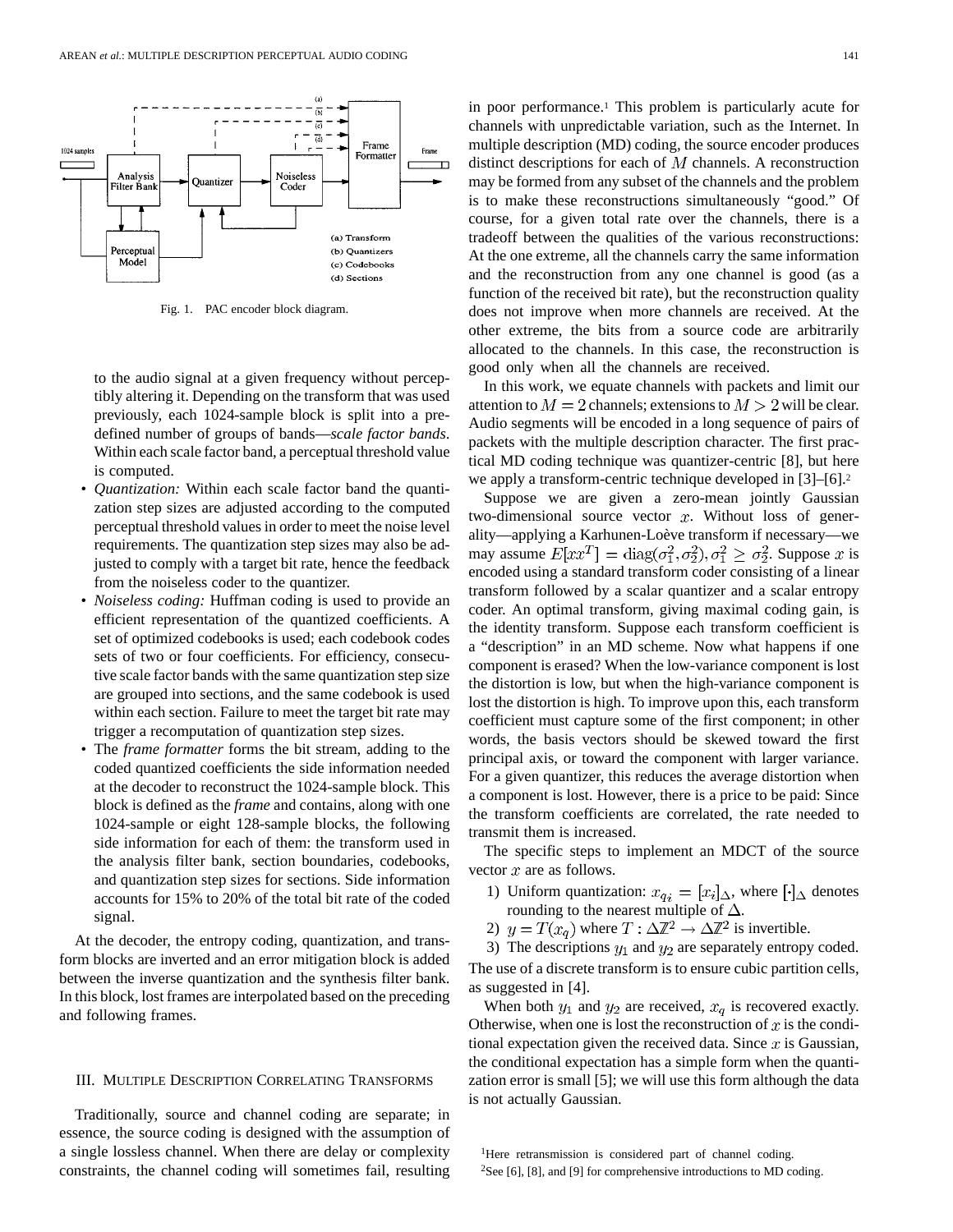It is shown in [5] that if  $y_1$  and  $y_2$  are equally likely to be lost, an optimal transform over a certain set of quasilinear transforms is3

$$
T_{\alpha}(x_q) = \left[ \begin{bmatrix} 1 & 0 \\ 1 - 2\alpha & 1 \end{bmatrix} \begin{bmatrix} 1 & (2\alpha)^{-1} \\ 0 & 1 \end{bmatrix} \right]
$$

$$
\times \left[ \begin{bmatrix} 1 & 0 \\ 2\alpha(\alpha - 1) & 1 \end{bmatrix} x_q \right]_{\Delta} \right]_{\Delta}.
$$

The invertibility of this transform is easy to verify. The relevant conditional expectations give reconstructions

$$
\hat{x} = \frac{2\alpha}{4\alpha^4 \sigma_1^2 + \sigma_2^2} \begin{bmatrix} 2\alpha^2 \sigma_1^2 \\ \sigma_2^2 \end{bmatrix} y_1 \tag{1}
$$

and

$$
\hat{x} = \frac{2\alpha}{4\alpha^4 \sigma_1^2 + \sigma_2^2} \begin{bmatrix} -2\alpha^2 \sigma_1^2 \\ \sigma_2^2 \end{bmatrix} y_2.
$$
 (2)

The parameter  $\alpha$  controls the trade-off between the redundancy and the average distortion when one component is lost. When distortion is measured in MSE per component and redundancy  $\rho$  in bits per component and the quantization error is neglected, the trade-off follows [5]

$$
D_1 = \frac{1}{2}\sigma_2^2 + \frac{\sigma_1^2 - \sigma_2^2}{4 \cdot 2^{2\rho} \left(2^{2\rho} + \sqrt{2^{4\rho} - 1}\right)}.
$$
 (3)

To encode more than two variables, one can form pairs of components and apply an MDCT to each pair. The allocation of redundancy to pairs is a simple convex optimization. The optimal coupling of variables pairs the largest variance component with the smallest variance component, the second largest with the second smallest, etc. [6], [9].

#### IV. MULTIPLE DESCRIPTION PERCEPTUAL AUDIO CODER

Fig. 2 depicts the MD version of the PAC coder. The only change to the PAC coder is the addition of an MDCT block with off-line design of transform parameters.

• An *MDCT* block is inserted between the quantizer and the noiseless coder. Within each 1024-sample unit, MDCT is applied to pairs of quantized coefficients, producing pairs of *MD-domain coefficients*. Within each pair, one MD-domain coefficient is assigned to each of Channel 1 and Channel 2. The pairings and the  $\alpha$  parameters of the transforms are side information.

In the decoder we add an inverse MDCT block that uses the side information (see Fig. 3).

• *Inverse MD transform*—This block performs the estimation and recovery of lost MD-domain coefficients when necessary. When both channels are received, this block simply inverts the MDCT's. When one channel is received, estimation follows  $(1)$ – $(2)$ . When both channels are lost, the built-in loss mitigation feature of PAC is used.

<sup>3</sup>Optimization criteria for other numbers of components and probabilities of loss are also given in [5].



Fig. 2. MDPAC encoder block diagram.







Subband coefficient index

Fig. 4. Frequency-domain coefficient variances at bit rates (from left to right) 20 kbps, 30 kbps, and 48 kbps for File 9.

#### *A. Audio File Statistics*

The second-order statistics of the source are needed for designing the optimal pairing and transform and for the estimation of lost coefficients. In the PAC structure, the bit rate affects the choice of analysis transform and thus the coefficient variances. This can be seen in Fig. 4, which gives the frequency-domain coefficient variances for an audio segment at three different bit rates. A bit rate of 20 kbps, suitable for Internet applications,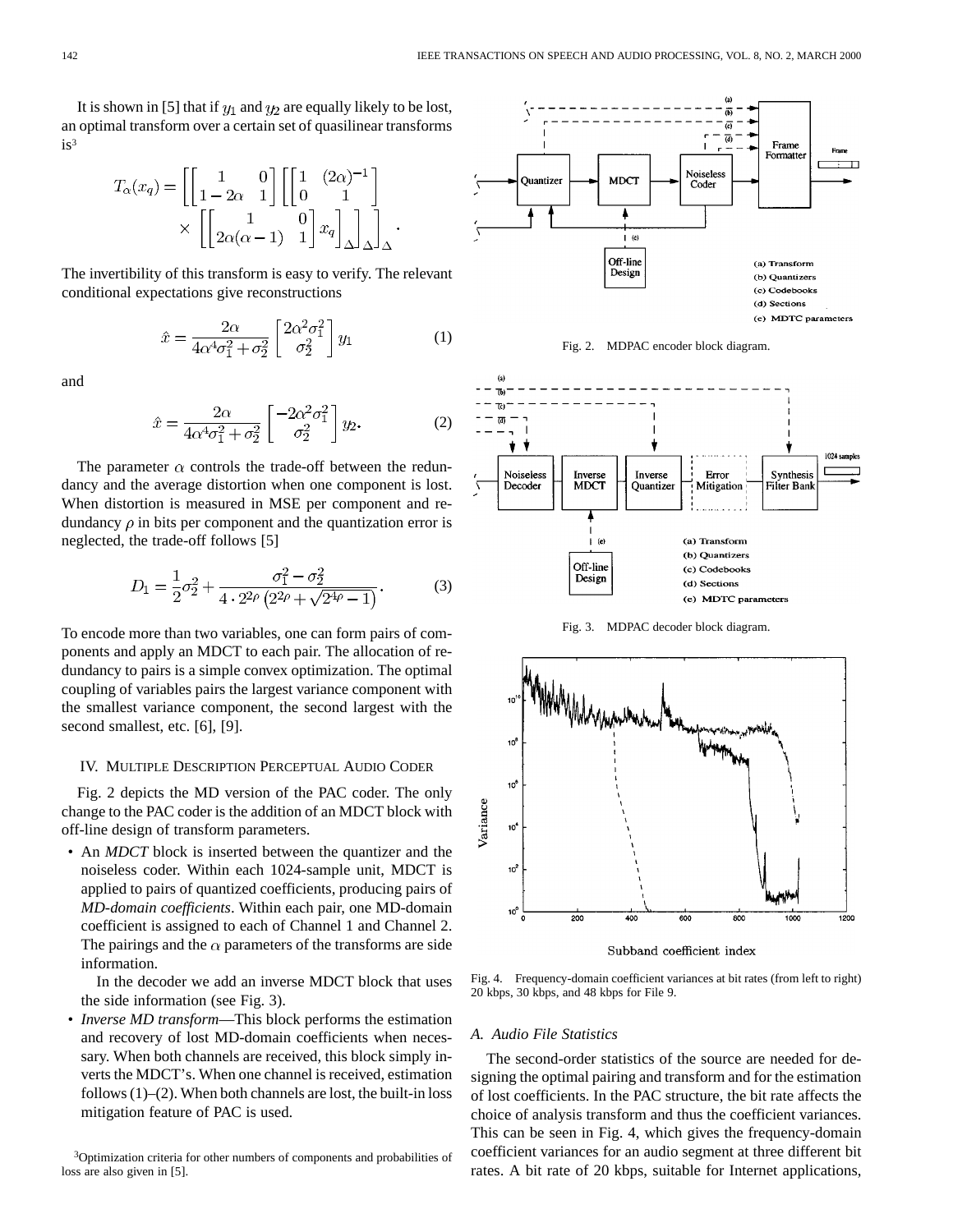| File           | Sampling rate      | Description                                             | Duration [s] |
|----------------|--------------------|---------------------------------------------------------|--------------|
| 1              | 44.1 kHz           | castagnette                                             | 7.66         |
| $\overline{2}$ | $48.0 \text{ kHz}$ | pipe                                                    | 14.42        |
| 3              | 44.1 kHz           | violin $(Ravel)$ [10, Track 59]                         | 29.00        |
| 4              | 44.1 kHz           | piano (Schubert) [10, Track 60]                         | 92.00        |
| 5              | 44.1 kHz           | symphonic (Strauss) [10, Track 65]                      | 112.00       |
| 6              | 44.1 kHz           | symphonic (Mozart) $[10, \text{Track } 67]$             | 82.00        |
| $\overline{7}$ | 44.1 kHz           | symphonic (Baird) [10, Track 68]                        | 164.00       |
| 8              | $22.05$ kHz        | pop/rock ( <i>Come Dancing</i> by The Kinks)            | 42.71        |
| 9              | 22.05 kHz          | pop/rock ( <i>Underneath The Stars</i> by Mariah Carey) | 48.40        |

TABLE I DESCRIPTIONS OF THE ANALYZED AUDIO FILES



Fig. 5. Pairing design for audio file 6 coded at 20 kbps. Dotted vertical lines indicate scale factor band boundaries.

is used in subsequent analyses. Five files recommended by the European Broadcast Union [10] and four other files were analyzed. Table I gives brief descriptions of the files used in this project.

#### *B. Pairing and Transform Design*

In the theoretical development of MDCT in [3]–[6], each transform coefficient has equal weight in the distortion metric and is quantized with an identical quantizer. In perceptual audio coding, the perceptual relevance and quantizer scaling of a transform coefficient are determined by its scale factor band; hence, to apply the MDCT without modification we should pair coefficients only within scale factor bands. Within each band, the optimal pairing described in Section III can be used. Fig. 5 shows this pairing for audio file 6 compressed to 20 kbps (mono).

The allocation of redundancies between pairs follows (3). Fig. 6 depicts, for the same audio file, the optimal redundancy allocation between pairs and the optimal transform parameter  $\alpha$ for each pair. For comparison, mean redundancies of 0.1 and 0.5 bits per variable are shown; subsequent experiments use  $\rho = 0.1$ . (In the actual implementation, the very small values of  $\alpha$  in the scale factor band where the variance drops sharply are adjusted upward.)

# *C. Entropy Coding and Side Information*

The entropy coding of PAC is unchanged, aside from insuring that the channels are coded independently.4 The basic PAC side information must be duplicated so that it appears in both Channel 1 and Channel 2. In the monophonic case, this leads to an increase in the total bit rate of up to 20%. The MDCT parameters also constitute side information. We assume this is transmitted once, reliably, at the beginning of the transmission. With excessively fine coding (512  $\alpha$ 's at 32 bits each and 512 10-bit integers to describe the pairing), the side information is less than 3 kB. This is small when amortized across the whole audio segment.

#### V. EXPERIMENTAL RESULTS

To sensibly judge the performance of the MDPAC system one must *hear* the results. To enable this, sample audio files have been provided on-line in *aiff*, *next*, and *wave* formats at http://cm.bell-labs.com/who/jelena/Interests/MD/AudioDemo /DemoList.html.

The reader is invited to listen to the samples as the experiments are described.

Experiments were performed with the following two coders and bit rates:

- Coder 1: Original (single description) PAC at 20 kbps.
- Coder 2: MDPAC at 20 kbps or 26 kbps.

The rate of 26 kbps was chosen so that *with no packet losses* there is no perceptual difference between Coder 1 and Coder 2. Of the extra 6 kbps, 4 kbps are due to duplication of side information for independent transmission over each channel and 2 kbps are due to redundancy introduced by MDCT. The coders were simulated with various packet loss probabilities. In all cases packet losses were assumed to be independent. For the MD coder, the two channels were assigned separate packet loss probabilities to allow greater generality in the simulations.

<sup>4</sup>We did not redesign the Huffman codes, so the performance could probably be improved slightly.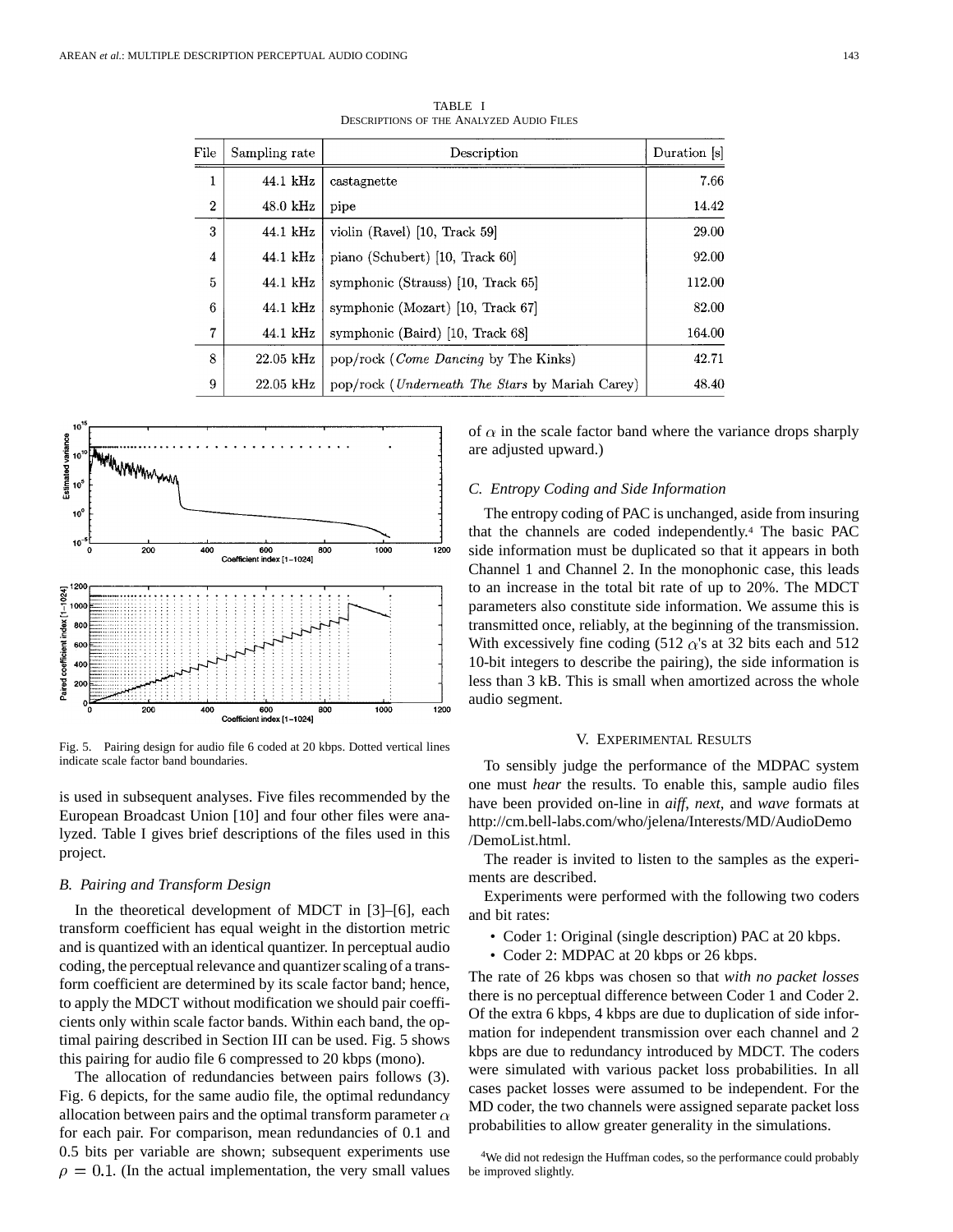

Fig. 6. Transform design for audio file 6 coded at 20 kbps: (a) optimally allocated redundancies; and (b)  $\alpha$ 's for each of the 512 pairs.

First let us note the performance with no packet losses. The performance of Coder 2 at 20 kbps is worse than that of Coder 1; the difference is small but certainly noticeable. As mentioned above, the performance of Coder 2 at 26 kbps is virtually identical to that of Coder 1. For the remainder of the section we compare Coder 2 at 26 kbps to Coder 1 with various packet loss probabilities in order to ascertain the robustness gained with the extra 6 kbps.

First suppose Coder 2 is operated such that one channel experiences no packet losses and the other has  $2P\%$  losses. In comparison to Coder 1 with  $P\%$  losses, Coder 2 performs comparably for  $P = 5$  or  $P = 20$ ; it sounds dramatically better for  $P = 50$ .

In many cases, the two virtual channels will have identical packet loss probabilities. Coders 1 and 2 were simulated for various packet loss probabilities. At packet loss probabilities of 5 to 20%, the performances of the coders are comparable because the simple frame interpolation in PAC works well. At higher packet loss probabilities, such as 50%, both coders are significantly degraded, but Coder 2 sounds much better. The MD coder might be improved with attention to smoothing the transitions between correctly received frames, frames estimated from one channel, and frames that are lost completely.

In conclusion, we find that inclusion of multiple description correlating transforms is a very easy way to improve the robustness of a perceptual audio coder. The MDCT does not affect the perceptual masking threshold calculation, but performance might be improved by accounting for cross-frequency masking. Further gains are expected from reducing side information.

#### ACKNOWLEDGMENT

The authors would like to thank D. Sinha, G. Schuller, and P. Kroon of Bell Labs for their help and support. They also thank B. Yu of Bell Labs for fruitful discussions.

#### **REFERENCES**

- [1] J. D. Johnston, "Transform coding of audio signals using perceptual noise criteria," *IEEE J. Select. Areas Commun.*, vol. 6, pp. 314–323, Feb. 1988.
- [2] D. Sinha, J. D. Johnston, S. Dorward, and S. Quackenbush, "The perceptual audio coder (PAC)," in *The Digital Signal Processing Handbook*, New York: IEEE Press, 1998, pp. 42.1–42.18.
- [3] Y. Wang, M. T. Orchard, and A. R. Reibman, "Multiple description image coding for noisy channels by pairing transform coefficients," in *Proc. IEEE Workshop Multimedia Signal Processing*, Princeton, NJ, June 1997, pp. 419–424.
- [4] M. T. Orchard, Y. Wang, V. Vaishampayan, and A. R. Reibman, "Redundancy rate-distortion analysis of multiple description coding using pairwise correlating transforms," in *Proc. IEEE Int. Conf. Image Processing*, vol. I, Santa Barbara, CA, Oct. 1997, pp. 608–611.
- [5] V. K. Goyal and J. Kovačević, "Optimal multiple description transform coding of Gaussian vectors," in *Proc. IEEE Data Compression Conf.*, Snowbird, UT, Mar. 1998, pp. 388–397.
- [6]  $\longrightarrow$ , "Generalized multiple description coding with correlating transforms," *IEEE Trans. Inform. Theory*, to be published.
- [7] V. K. Goyal, J. Kovačević, R. Arean, and M. Vetterli, "Multiple description transform coding of images," in *Proc. IEEE Int. Conf. Image Processing*, vol. 1, Chicago, IL, Oct. 1998, pp. 674–678.
- [8] V. A. Vaishampayan, "Design of multiple description scalar quantizers," *IEEE Trans. Inform. Theory*, vol. 39, pp. 821–834, May 1993.
- [9] V. K. Goyal, "Beyond traditional transform coding," Ph.D. dissertation, Univ. Calif., Berkeley, 1998. (Univ. Calif., Electron. Res. Lab. Memo. UCB/ERL M99/2, Jan. 1999).
- [10] PolyGram, Eur. Broadcast Union, CD-Sound Quality Assessment Material: Recording for Subjective Tests, Germany, 1997.

**Ramon Arean** was born in Lausanne, Switzerland, in 1974. He received the Certificate in mobile communications (with highest distinction) after a one-year program at the Institut Eurecom, Sophia Antipolis, France, in 1997, and the Dipl. Communications Systems degree from École Polytechnique Fédérale de Lausanne in 1998.

To complete his degree, he was with the Mathematics of Communications Department, Bell Labs, Lucent Technologies, Murray Hill, NJ, for six months during 1998. He is currently an Advanced Systems Engineer with Orange Communications, SA, Lausanne, working on value-added services such as PrePay and WAP.